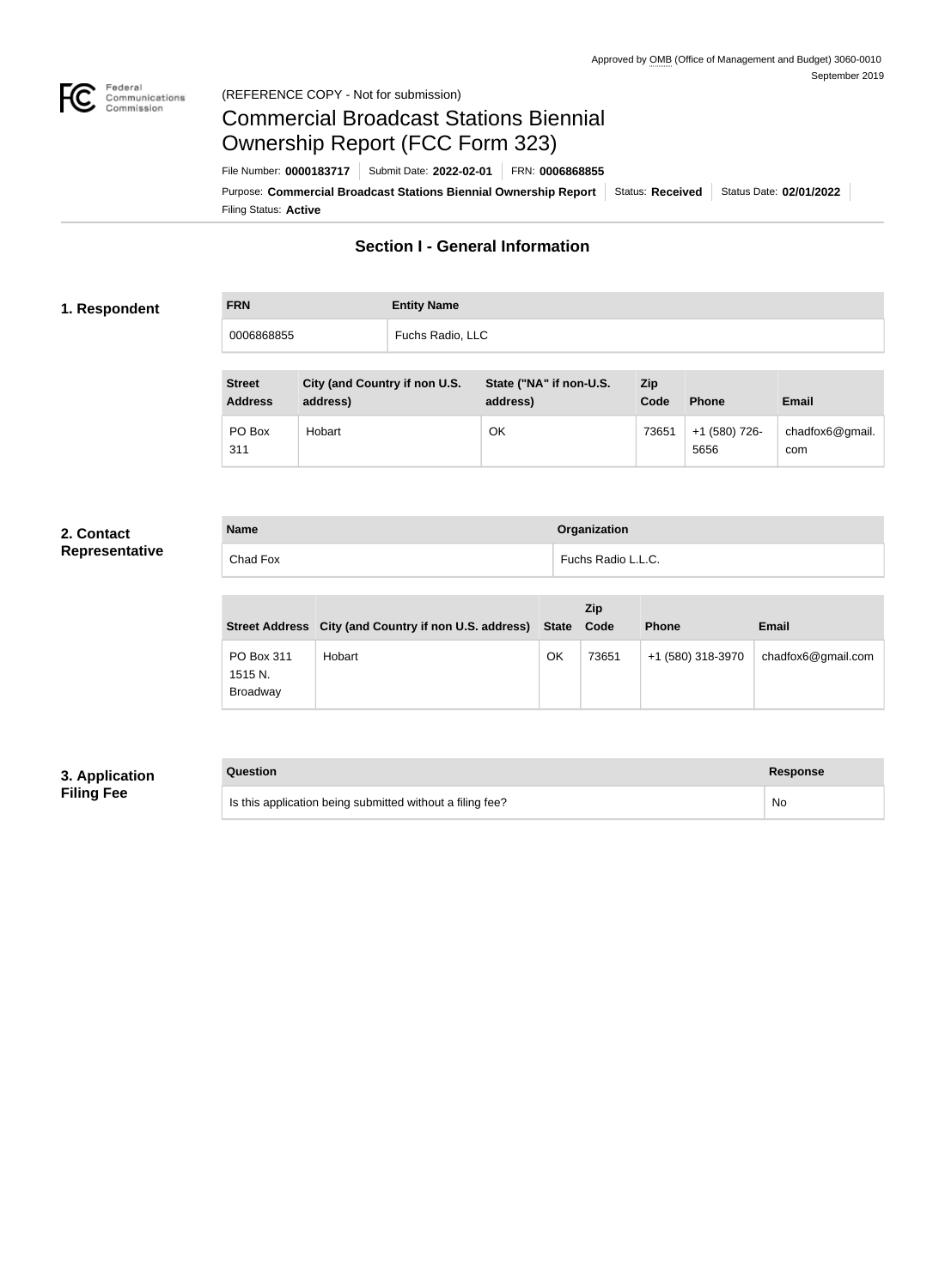| <b>Fees</b> | <b>Application Type</b> | <b>Form Number</b> | <b>Fee Code</b> | Quantity | <b>Fee Amount</b> | <b>Subtotal</b> |
|-------------|-------------------------|--------------------|-----------------|----------|-------------------|-----------------|
|             | Biennial                | Form 323           | <b>MAR</b>      | .5       | 85                | \$425.00        |
|             |                         |                    |                 |          | Total             | \$425.00        |

## **4. Nature of Respondent**

| (a) Provide the following information about the Respondent: |                           |
|-------------------------------------------------------------|---------------------------|
| <b>Relationship to stations/permits</b>                     | Licensee                  |
| <b>Nature of Respondent</b>                                 | Limited liability company |

**(b) Provide the following information about this report:**

| <b>Purpose</b> | Biennial                                                                                                                                                                               |
|----------------|----------------------------------------------------------------------------------------------------------------------------------------------------------------------------------------|
| "As of" date   | 10/01/2021                                                                                                                                                                             |
|                | When filing a biennial ownership report or validating<br>and resubmitting a prior biennial ownership report, this<br>date must be Oct. 1 of the year in which this report is<br>filed. |

#### **5. Licensee(s) and Station(s)**

#### **Respondent is filing this report to cover the following Licensee(s) and station(s):**

| <b>Licensee/Permittee Name</b> |                  | <b>FRN</b> |
|--------------------------------|------------------|------------|
|                                | Fuchs Radio, LLC | 0006868855 |

| Fac. ID No. | <b>Call Sign</b> | <b>City</b>     | <b>State</b> | <b>Service</b> |
|-------------|------------------|-----------------|--------------|----------------|
| 22821       | <b>KTJS</b>      | <b>HOBART</b>   | OK           | AM             |
| 70631       | <b>KTIJ</b>      | <b>ELK CITY</b> | OK           | FM             |
| 76352       | <b>KJCM</b>      | <b>SNYDER</b>   | OK           | FM             |
| 85874       | KHIM             | <b>MANGUM</b>   | OK           | FM             |
| 189529      | <b>KHWL</b>      | LONE WOLF       | OK           | FM             |

# **Section II – Biennial Ownership Information**

#### **1. 47 C.F.R. Section 73.3613 and Other Documents**

Licensee Respondents that hold authorizations for one or more full power television, AM, and/or FM stations should list all contracts and other instruments set forth in 47 C.F.R. Section 73.3613(a) through (c) for the facility or facilities listed on this report. In addition, attributable Local Marketing Agreements (LMAs) and attributable Joint Sales Agreements (JSAs) must be disclosed by the licensee of the brokering station on its ownership report. If the agreement is an attributable LMA, an attributable JSA, or a network affiliation agreement, check the appropriate box. Otherwise, select "Other." Non-Licensee Respondents, as well as Licensee Respondents that only hold authorizations for Class A television and/or low power television stations, should select "Not Applicable" in response to this question.

| Document Information                         |                           |  |
|----------------------------------------------|---------------------------|--|
| <b>Description of contract or instrument</b> | Articles of Incorporation |  |
| Parties to contract or instrument            | Internal                  |  |
| Date of execution                            | 12/1998                   |  |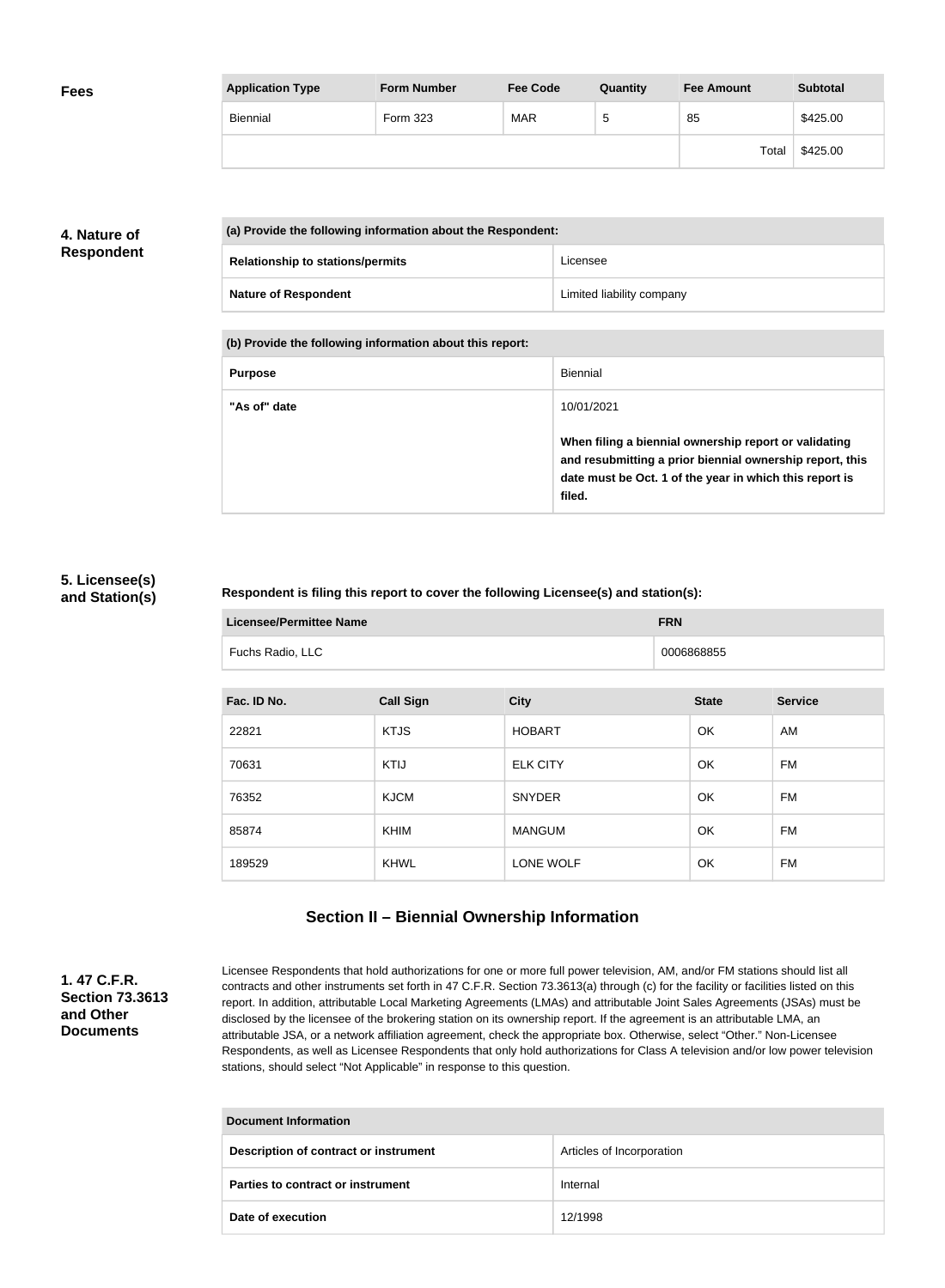| Date of expiration     | No expiration date                            |
|------------------------|-----------------------------------------------|
| <b>Agreement type</b>  | Other                                         |
| (check all that apply) | <b>Agreement Type: LLC formation document</b> |

### **2. Ownership Interests**

**(a)** Ownership Interests. This Question requires Respondents to enter detailed information about ownership interests by generating a series of subforms. Answer each question on each subform. The first subform listing should be for the Respondent itself. If the Respondent is not a natural person, also list each of the officers, directors, stockholders, non-insulated partners, non-insulated members, and any other persons or entities with a direct attributable interest in the Respondent pursuant to the standards set forth in 47 C.F.R. Section 73.3555. (A "direct" interest is one that is not held through any intervening companies or entities.) List each interest holder with a direct attributable interest in the Respondent separately.

Leave the percentage of total assets (Equity Debt Plus) field blank for an interest holder unless that interest holder has an attributable interest in the Respondent solely on the basis of the Commission's Equity Debt Plus attribution standard, 47 C.F.R. Section 73.3555, Note 2(i).

In the case of vertical or indirect ownership structures, list only those interests in the Respondent that also represent an attributable interest in the Licensee(s) for which the report is being submitted.

Entities that are part of an organizational structure that includes holding companies or other forms of indirect ownership must file separate ownership reports. In such a structure do not report, or file a separate report for, any interest holder that does not have an attributable interest in the Licensee(s) for which the report is being submitted.

Please see the Instructions for further detail concerning interests that must be reported in response to this question.

**Ownership Information**

The Respondent must provide an FCC Registration Number for each interest holder reported in response to this question. Please see the Instructions for detailed information and guidance concerning this requirement.

| OWNERSHIP INTOHIAGON                                                                                                             |                                                         |                      |                            |  |
|----------------------------------------------------------------------------------------------------------------------------------|---------------------------------------------------------|----------------------|----------------------------|--|
| <b>FRN</b>                                                                                                                       | 0006868855                                              |                      |                            |  |
| <b>Entity Name</b>                                                                                                               | Fuchs Radio, LLC                                        |                      |                            |  |
| <b>Address</b>                                                                                                                   | PO Box                                                  | 311                  |                            |  |
|                                                                                                                                  | <b>Street 1</b>                                         |                      |                            |  |
|                                                                                                                                  | <b>Street 2</b>                                         |                      |                            |  |
|                                                                                                                                  | <b>City</b>                                             | Hobart               |                            |  |
|                                                                                                                                  | State ("NA" if non-U.S.<br>address)                     | OK                   |                            |  |
|                                                                                                                                  | <b>Zip/Postal Code</b>                                  | 73651                |                            |  |
|                                                                                                                                  | Country (if non-U.S.<br>address)                        | <b>United States</b> |                            |  |
| <b>Listing Type</b>                                                                                                              | Respondent                                              |                      |                            |  |
| <b>Positional Interests</b><br>(check all that apply)                                                                            | Respondent                                              |                      |                            |  |
| <b>Tribal Nation or Tribal</b><br><b>Entity</b>                                                                                  | Interest holder is not a Tribal nation or Tribal entity |                      |                            |  |
| <b>Interest Percentages</b><br>(enter percentage values                                                                          | <b>Voting</b>                                           | 0.0%                 | <b>Jointly Held?</b><br>No |  |
| from 0.0 to 100.0)                                                                                                               | <b>Equity</b>                                           | 0.0%                 |                            |  |
|                                                                                                                                  | <b>Total assets (Equity Debt</b><br>Plus)               | 0.0%                 |                            |  |
| Does interest holder have an attributable interest in one or more broadcast stations<br>No<br>that do not appear on this report? |                                                         |                      |                            |  |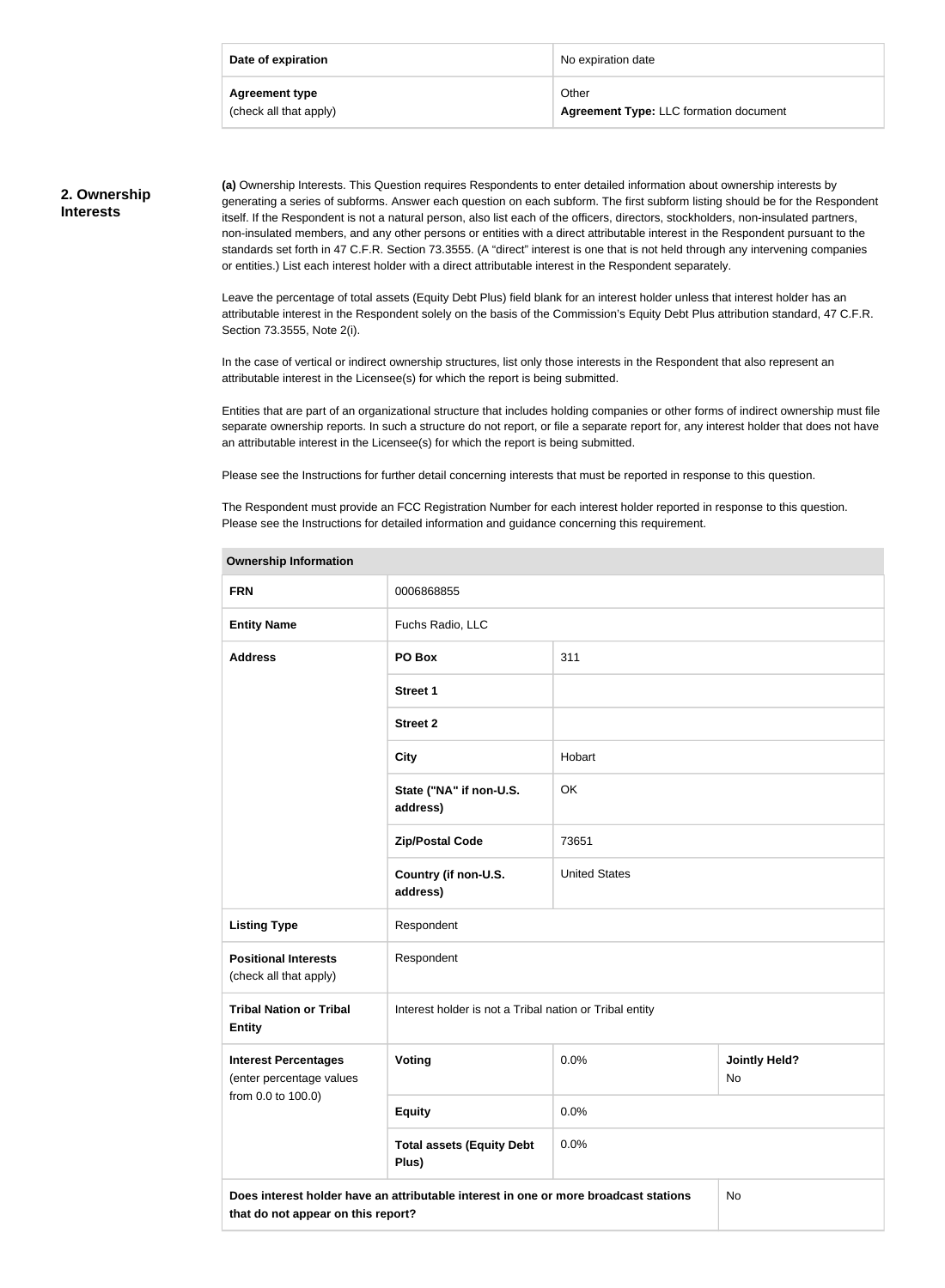| <b>Ownership Information</b>                                                               |                                           |                        |                            |  |
|--------------------------------------------------------------------------------------------|-------------------------------------------|------------------------|----------------------------|--|
| <b>FRN</b>                                                                                 | 0027192087                                |                        |                            |  |
| <b>Name</b>                                                                                | Michael C. Fox                            |                        |                            |  |
| <b>Address</b>                                                                             | PO Box                                    |                        |                            |  |
|                                                                                            | <b>Street 1</b>                           | 609 Terrace Drive      |                            |  |
|                                                                                            | <b>Street 2</b>                           |                        |                            |  |
|                                                                                            | <b>City</b>                               | Hobart                 |                            |  |
|                                                                                            | State ("NA" if non-U.S.<br>address)       | OK                     |                            |  |
|                                                                                            | <b>Zip/Postal Code</b>                    | 73651                  |                            |  |
|                                                                                            | Country (if non-U.S.<br>address)          | <b>United States</b>   |                            |  |
| <b>Listing Type</b>                                                                        | Other Interest Holder                     |                        |                            |  |
| <b>Positional Interests</b><br>(check all that apply)                                      | Officer, LC/LLC/PLLC Member               |                        |                            |  |
| Citizenship, Gender,                                                                       | <b>Citizenship</b>                        | <b>US</b>              |                            |  |
| <b>Ethnicity, and Race</b><br><b>Information (Natural</b>                                  | Gender                                    | Male                   |                            |  |
| Persons Only)                                                                              | <b>Ethnicity</b>                          | Not Hispanic or Latino |                            |  |
|                                                                                            | Race                                      | White                  |                            |  |
| <b>Interest Percentages</b><br>(enter percentage values                                    | <b>Voting</b>                             | 50.0%                  | <b>Jointly Held?</b><br>No |  |
| from 0.0 to 100.0)                                                                         | <b>Equity</b>                             | 50.0%                  |                            |  |
|                                                                                            | <b>Total assets (Equity Debt</b><br>Plus) | 50.0%                  |                            |  |
| Does interest holder have an attributable interest in one or more broadcast stations<br>No |                                           |                        |                            |  |

| <b>Ownership Information</b> |                                     |                      |  |  |
|------------------------------|-------------------------------------|----------------------|--|--|
| <b>FRN</b>                   | 0027192103                          |                      |  |  |
| <b>Name</b>                  | Shelley D. Fox                      |                      |  |  |
| <b>Address</b>               | PO Box                              |                      |  |  |
|                              | <b>Street 1</b>                     | 23 Peterson Drive    |  |  |
|                              | <b>Street 2</b>                     |                      |  |  |
|                              | <b>City</b>                         | Clinton              |  |  |
|                              | State ("NA" if non-U.S.<br>address) | OK                   |  |  |
|                              | <b>Zip/Postal Code</b>              | 73601                |  |  |
|                              | Country (if non-U.S.<br>address)    | <b>United States</b> |  |  |
| <b>Listing Type</b>          | Other Interest Holder               |                      |  |  |

**that do not appear on this report?**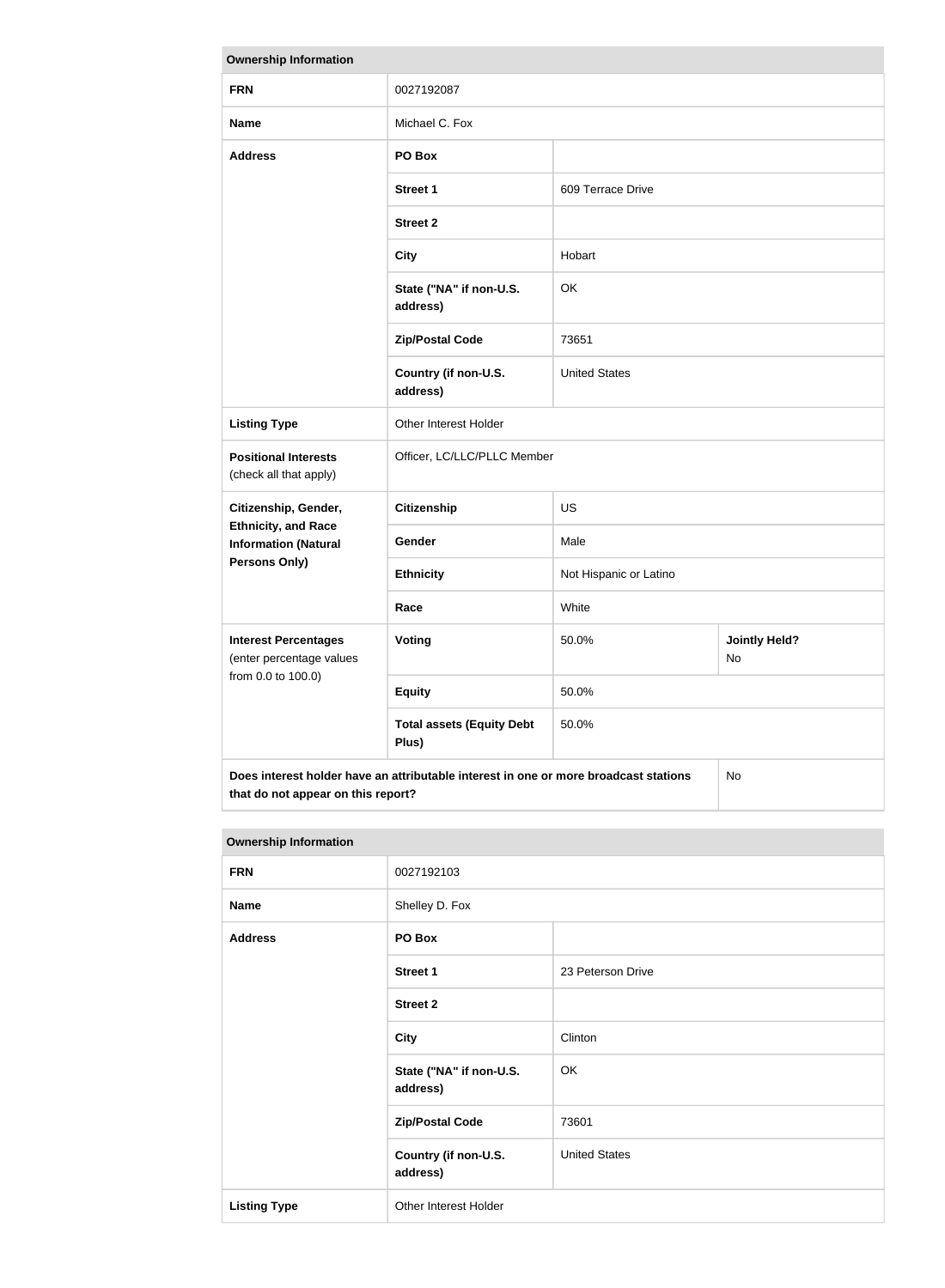| <b>Positional Interests</b><br>(check all that apply)                                                                                                                                                | Officer, LC/LLC/PLLC Member               |                        |                                   |  |
|------------------------------------------------------------------------------------------------------------------------------------------------------------------------------------------------------|-------------------------------------------|------------------------|-----------------------------------|--|
| Citizenship, Gender,<br><b>Ethnicity, and Race</b><br><b>Information (Natural</b><br><b>Persons Only)</b>                                                                                            | <b>Citizenship</b>                        | <b>US</b>              |                                   |  |
|                                                                                                                                                                                                      | <b>Gender</b>                             | Female                 |                                   |  |
|                                                                                                                                                                                                      | <b>Ethnicity</b>                          | Not Hispanic or Latino |                                   |  |
|                                                                                                                                                                                                      | Race                                      | White                  |                                   |  |
| <b>Interest Percentages</b><br>(enter percentage values<br>from 0.0 to 100.0)                                                                                                                        | <b>Voting</b>                             | 50.0%                  | <b>Jointly Held?</b><br><b>No</b> |  |
|                                                                                                                                                                                                      | <b>Equity</b>                             | 50.0%                  |                                   |  |
|                                                                                                                                                                                                      | <b>Total assets (Equity Debt</b><br>Plus) | 50.0%                  |                                   |  |
| Does interest holder have an attributable interest in one or more broadcast stations<br><b>No</b><br>that do not appear on this report?                                                              |                                           |                        |                                   |  |
| (b) Respondent certifies that any interests, including equity, financial, or voting<br>interests, not reported in this filing are non-attributable.<br>If "No," submit as an exhibit an explanation. |                                           |                        | Yes                               |  |

| If "Yes," provide information describing the interest(s), using<br>EITHER the subform OR the spreadsheet option below.<br>Respondents with a large number (50 or more) of entries to<br>submit should use the spreadsheet option.<br>NOTE: Spreadsheets must be submitted in a special XML<br>Spreadsheet format with the appropriate structure that is<br>specified in the documentation. For instructions on how to<br>use the spreadsheet option to complete this question<br>(including templates to start with), please Click Here.<br>If using the subform, leave the percentage of total assets<br>(Equity Debt Plus) field blank for an interest holder unless<br>that interest holder has an attributable interest in the<br>newspaper entity solely on the basis of the Commission's<br>Equity Debt Plus attribution standard, 47 C.F.R. Section<br>73.3555, Note 2(i). If using an XML Spreadsheet, enter "NA"<br>into the percentage of total assets (Equity Debt Plus) field<br>for an interest holder unless that interest holder has an<br>attributable interest in the newspaper entity solely on the<br>basis of the Commission's Equity Debt Plus attribution<br>standard. | (c) Does the Respondent or any reported interest holder<br>hold an attributable interest in any newspaper entities in<br>the same market as any station for which this report is<br>filed, as defined in 47 C.F.R. Section 73.3555? |
|----------------------------------------------------------------------------------------------------------------------------------------------------------------------------------------------------------------------------------------------------------------------------------------------------------------------------------------------------------------------------------------------------------------------------------------------------------------------------------------------------------------------------------------------------------------------------------------------------------------------------------------------------------------------------------------------------------------------------------------------------------------------------------------------------------------------------------------------------------------------------------------------------------------------------------------------------------------------------------------------------------------------------------------------------------------------------------------------------------------------------------------------------------------------------------------------|-------------------------------------------------------------------------------------------------------------------------------------------------------------------------------------------------------------------------------------|
|                                                                                                                                                                                                                                                                                                                                                                                                                                                                                                                                                                                                                                                                                                                                                                                                                                                                                                                                                                                                                                                                                                                                                                                              |                                                                                                                                                                                                                                     |
|                                                                                                                                                                                                                                                                                                                                                                                                                                                                                                                                                                                                                                                                                                                                                                                                                                                                                                                                                                                                                                                                                                                                                                                              |                                                                                                                                                                                                                                     |
|                                                                                                                                                                                                                                                                                                                                                                                                                                                                                                                                                                                                                                                                                                                                                                                                                                                                                                                                                                                                                                                                                                                                                                                              |                                                                                                                                                                                                                                     |